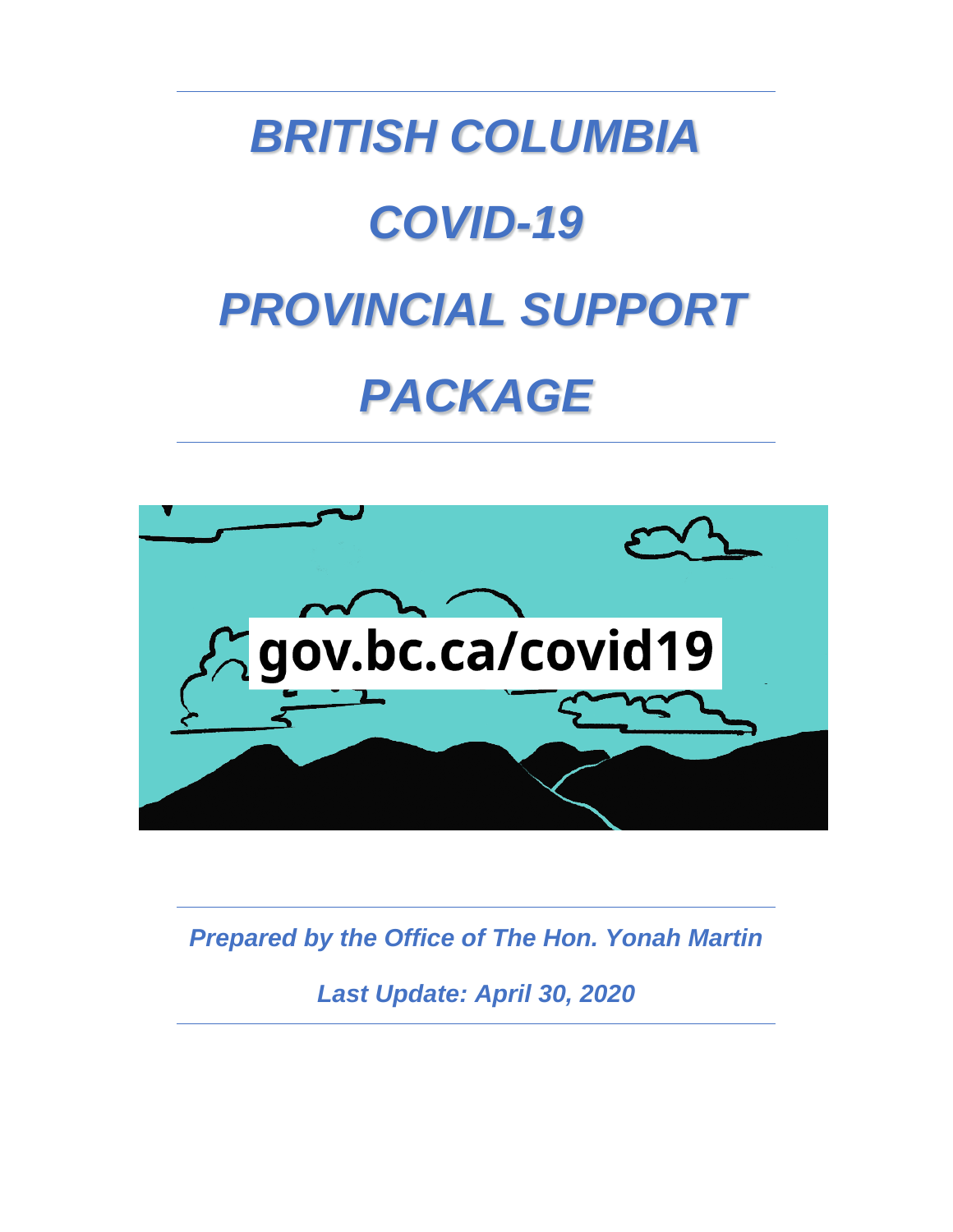# **Table of Contents**

| $\bullet$         |                                                                    |  |  |
|-------------------|--------------------------------------------------------------------|--|--|
| $\frac{1}{2}$     |                                                                    |  |  |
| $\bullet$         |                                                                    |  |  |
| $\bullet$         |                                                                    |  |  |
| $\bullet$         | B.C. Student Loans/Current and Past Post-Secondary Students 5      |  |  |
| $\bullet$         | B.C. Emergency Financial Assistance for Post-Secondary Students  5 |  |  |
| $\bullet$         | Mental Health Services for Post-Secondary Students/Here2Talk 6     |  |  |
| $\bullet$         |                                                                    |  |  |
| $\bullet \bullet$ | Insurance Corporation of British Columbia (ICBC) - Car Insurance 7 |  |  |
|                   |                                                                    |  |  |
| $\frac{1}{2}$     |                                                                    |  |  |
| ❖                 |                                                                    |  |  |
| $\bullet \bullet$ |                                                                    |  |  |
|                   |                                                                    |  |  |
| $\frac{1}{2}$     |                                                                    |  |  |
|                   |                                                                    |  |  |
| $\frac{1}{2}$     |                                                                    |  |  |
| $\frac{1}{2}$     |                                                                    |  |  |
| ❖                 |                                                                    |  |  |
|                   |                                                                    |  |  |
| $\frac{1}{2}$     |                                                                    |  |  |
|                   |                                                                    |  |  |
| $\frac{1}{2}$     |                                                                    |  |  |
| ❖                 |                                                                    |  |  |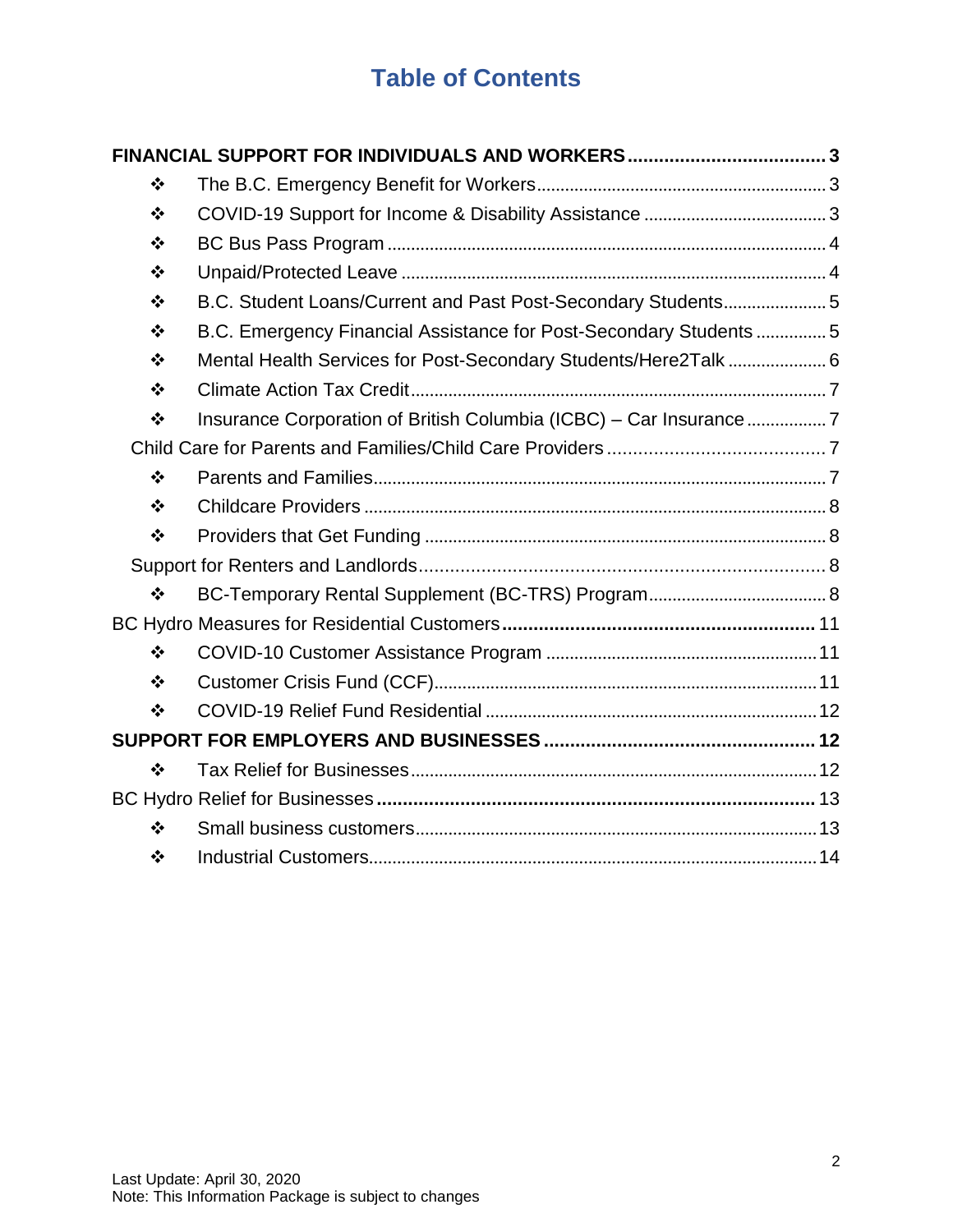# <span id="page-2-0"></span>**FINANCIAL SUPPORT FOR INDIVIDUALS AND WORKERS**

# <span id="page-2-1"></span>❖ **The B.C. Emergency Benefit for Workers**

The B.C. Emergency Benefit for Workers will provide a one-time \$1,000 payment to people who lost income because of COVID-19.

B.C. residents who receive [federal Employment Insurance,](https://www.canada.ca/en/department-finance/economic-response-plan/covid19-individuals.html#improved_access_employment_insurance) or the new [federal Canada](https://www.canada.ca/en/department-finance/economic-response-plan/covid19-individuals.html#new_canada_emergency_response_benefit)  [Emergency Response Benefit](https://www.canada.ca/en/department-finance/economic-response-plan/covid19-individuals.html#new_canada_emergency_response_benefit) are eligible.

To be eligible for the BCEBW, people must:

- ❖ have been a resident of British Columbia on March 15, 2020;
- $\div$  meet the eligibility requirements for the CERB;
- ❖ have been approved for the CERB, even if they have not received a benefit yet;
- ❖ be at least 15 years old on the date of application;
- ❖ have filed, or agree to file, a 2019 B.C. income tax return; and
- ❖ not be receiving provincial income assistance or disability assistance

#### *NOTE:* **Starting May 1, applications can be made online, at any time, and a link to the application portal will be available at: [www.gov.bc.ca/workerbenefit](http://www.gov.bc.ca/workerbenefit)**

Also starting May 1, people can call 778 309-4630 or toll-free within B.C. at 1 855 955-3545, Monday to Friday from 8:30 a.m. to 4:30 p.m. (Pacific time) for general support or questions. Applications over the phone will begin on May 4.

Payments will start to go out within days of application. While there may be minor delays during the initial surge, government staff will be working to quickly process payments.

## <span id="page-2-2"></span>❖ **COVID-19 Support for Income & Disability Assistance**

Due to COVID-19, new emergency measures are in place to ensure that people on income or disability assistance and low-income seniors, do not encounter additional barriers.

If **you are not receiving** federal Employment Insurance (EI) or the [Canada Emergency](https://www.canada.ca/en/revenue-agency/services/benefits/apply-for-cerb-with-cra.html)  [Response Benefit \(CERB\)](https://www.canada.ca/en/revenue-agency/services/benefits/apply-for-cerb-with-cra.html) and are on:

- Income Assistance
- Disability Assistance
- Comforts Allowance
- BC Senior's Supplement

You will automatically receive a \$300 supplement on your cheques issued in April, May, and June. No action is required on your part.

If **you are receiving** Federal EI or the CERB and receiving:

- Income Assistance
- Disability Assistance

You will not be eligible for the \$300 supplement.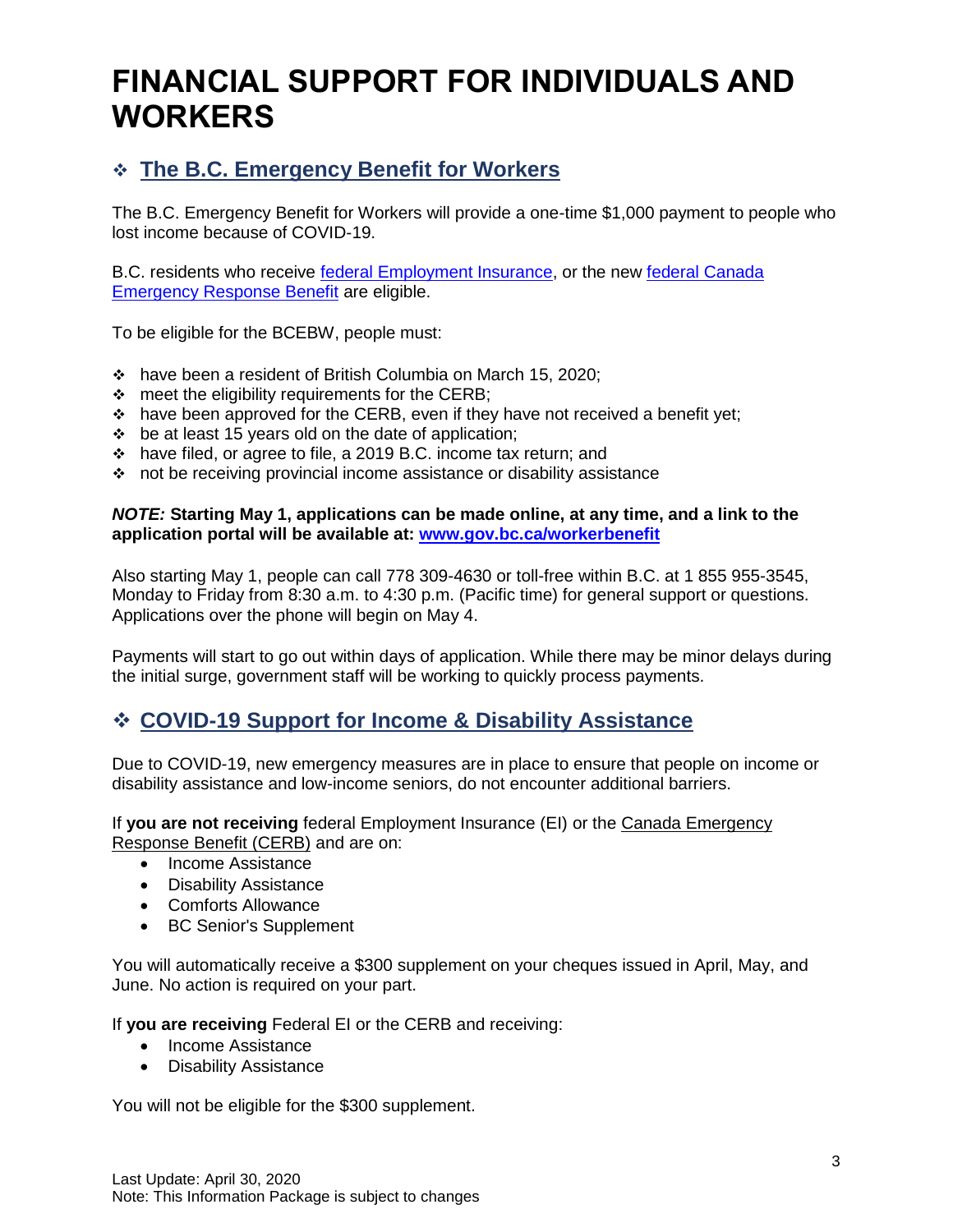CERB and EI are temporarily exempt, meaning they will have no effect on your regular Income Assistance or Disability Assistance.

**How to apply for CERB: [Click here](https://www.canada.ca/en/services/benefits/ei/cerb-application.html) Create a CRA 'MY ACCOUNT' for individuals: [Apply here](https://www.canada.ca/en/revenue-agency/services/e-services/e-services-individuals/account-individuals.html) Step by step instructions: [Click here](https://www.canada.ca/en/revenue-agency/services/e-services/cra-login-services/cra-user-password-help-faqs/registration-process-access-cra-login-services.html#hlp1a)**

## <span id="page-3-0"></span>❖ **BC Bus Pass Program**

If you are on Disability Assistance and receiving the BC Bus Pass:

- There is a current province-wide suspension of BC Transit and Translink bus fares
- You will automatically receive the \$52 Transportation Supplement on your cheque starting in April
- This will continue for as long as BC Transit and Translink are suspending fares
- No action is required on your part. Your bus pass will not be cancelled and will remain active for use on Sky Train and Sea Bus services. You will not need to re-apply once fares are re-instated
- For people already receiving the Transportation Supplement of \$52, there is no change and no action is required on your part

## **Receiving payments**

Direct Deposit is a safe and dependable way to receive payments. Money is deposited directly to your Bank or Credit Union account. You have immediate access to your money.

#### [Sign up for Direct Deposit](https://www2.gov.bc.ca/gov/content/family-social-supports/income-assistance/payment-dates/direct-deposit)

### **Accessing Service**

If you have documents to submit, you can mail them or place them in the [drop box at any office](https://www2.gov.bc.ca/gov/content/family-social-supports/income-assistance/access-services) or phone 1-866-866-0800 to discuss options.

To avoid coming into an office, access services by phone or via [My Self Serve.](https://myselfserve.gov.bc.ca/)

Telephone Device for the Deaf (TDD) is also available:

- Vancouver: 604-775-0303
- Elsewhere in BC: 1-800-661-8773

In-person service support may be impacted by COVID-19. Check your [local office for hours of](https://www2.gov.bc.ca/gov/content/family-social-supports/income-assistance/access-services)  [operation](https://www2.gov.bc.ca/gov/content/family-social-supports/income-assistance/access-services) before visiting.

## <span id="page-3-1"></span>❖ **Unpaid/Protected Leave**

An employee can take unpaid, job-protected leave related to COVID-19 if they're unable to work for any of the following reasons:

- They have been diagnosed with COVID-19 and are following the instructions of a medical health officer or the advice of a doctor or nurse
- They are in quarantine or self-isolation and are acting in accordance with an order of the [provincial health officer,](https://www2.gov.bc.ca/gov/content/health/about-bc-s-health-care-system/office-of-the-provincial-health-officer/current-health-topics) an order made under the Quarantine Act (Canada), guidelines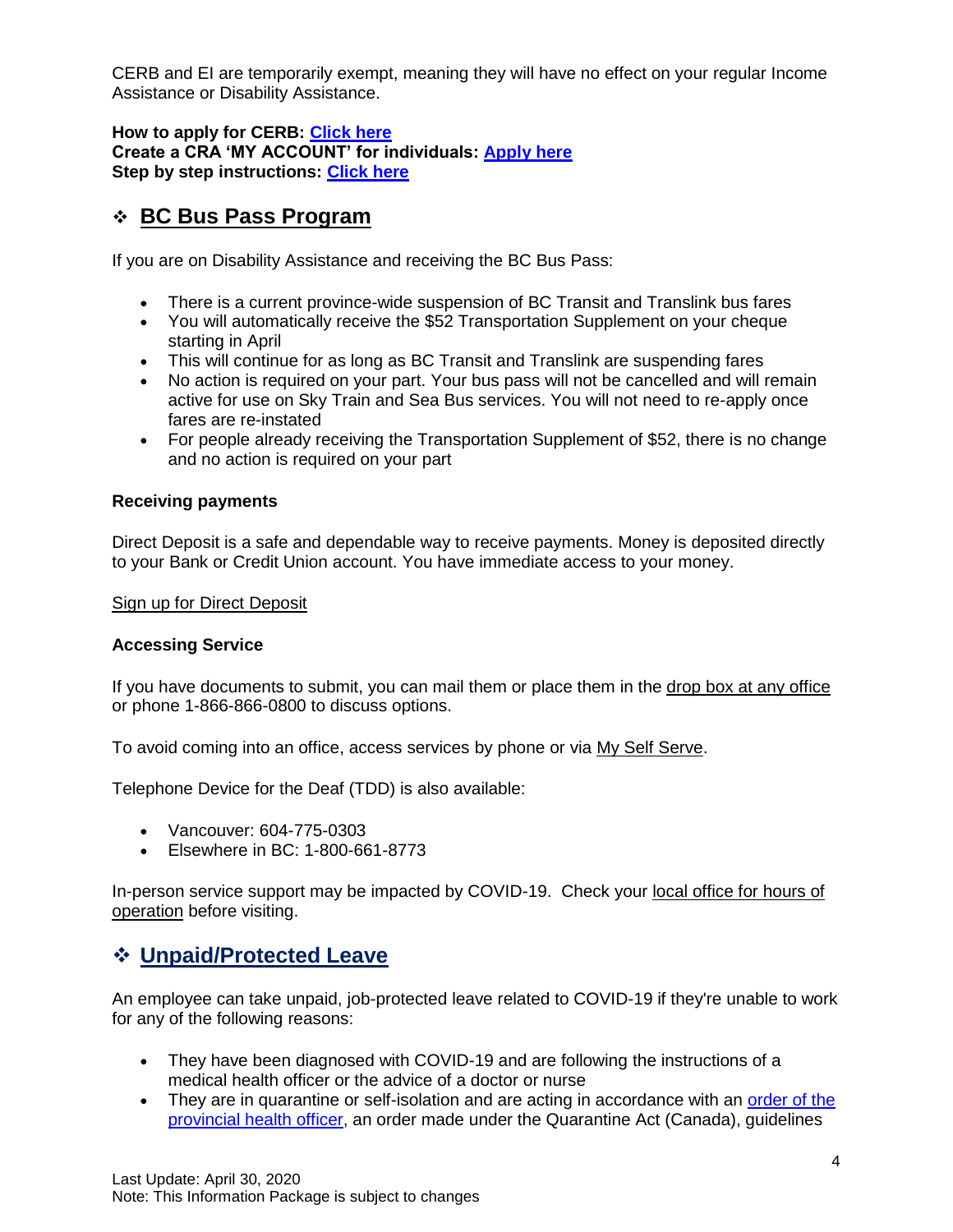from the BC Centre for Disease Control or guidelines from the Public Health Agency of Canada

- Their employer has directed them not to work due to concern about their exposure to others
- They need to provide care to their minor child or a dependent adult who is their child or former foster child for a reason related to COVID-19, including a school, daycare or similar facility closure
- They are outside of BC and unable to return to work due to [travel or border restrictions](https://www.canada.ca/en/public-health/services/diseases/2019-novel-coronavirus-infection/latest-travel-health-advice.html)

The COVID-19 leave is retroactive to January 27, 2020, the date that the first presumptive COVID-19 case was confirmed in British Columbia. During this public health emergency, employees can take this job-protected leave for the reasons above as long as they need it, without putting their job at risk. Once it is no longer needed, this leave will be removed from the Employment Standards Act.

For more information click on the following link: [Click here](https://www2.gov.bc.ca/gov/content/employment-business/employment-standards-advice/employment-standards/time-off/leaves-of-absence#covid19)

## <span id="page-4-0"></span>❖ **B.C. Student Loans/Current and Past Post-Secondary Students**

Starting March 30, 2020, B.C. student loan payments are automatically frozen for six months. For more information click on the following links:

- [https://studentaidbc.ca/news/general/covid-19-coronavirus-information-bulletin-updated](https://studentaidbc.ca/news/general/covid-19-coronavirus-information-bulletin-updated-march-26-2020)[march-26-2020](https://studentaidbc.ca/news/general/covid-19-coronavirus-information-bulletin-updated-march-26-2020)
- <https://www.csnpe-nslsc.canada.ca/en/home>

## <span id="page-4-1"></span>❖ **B.C. Emergency Financial Assistance for Post-Secondary Students**

Students attending British Columbia's 25 public post-secondary institutions, who are experiencing emergency financial pressures, will benefit from a one-time investment of \$3.5 million in emergency financial assistance.

The \$3.5-million investment will supplement existing student emergency financial assistance. This funding will support domestic B.C. students who are experiencing an unexpected financial emergency that may affect their ability to finish their studies and handle expenses. This nonrepayable emergency assistance can be used to help with a broad range of costs, including living expenses, food, travel, portable computers and other supports for students who are not already able to study remotely.

Students who attend one of B.C.'s 25 public post-secondary institutions can access these funds by contacting their school's financial aid office, which will assist with the application process. Each post-secondary institution will determine the specific amount a student can receive based on their individual needs.

### **Quick Facts:**

- In the academic year 2018-19, the Province helped 446 students through its annual emergency assistance funding.
- \*International and out-of-province students face unique challenges. The ministry is working directly with public post-secondary institutions to ensure emergency assistance is provided.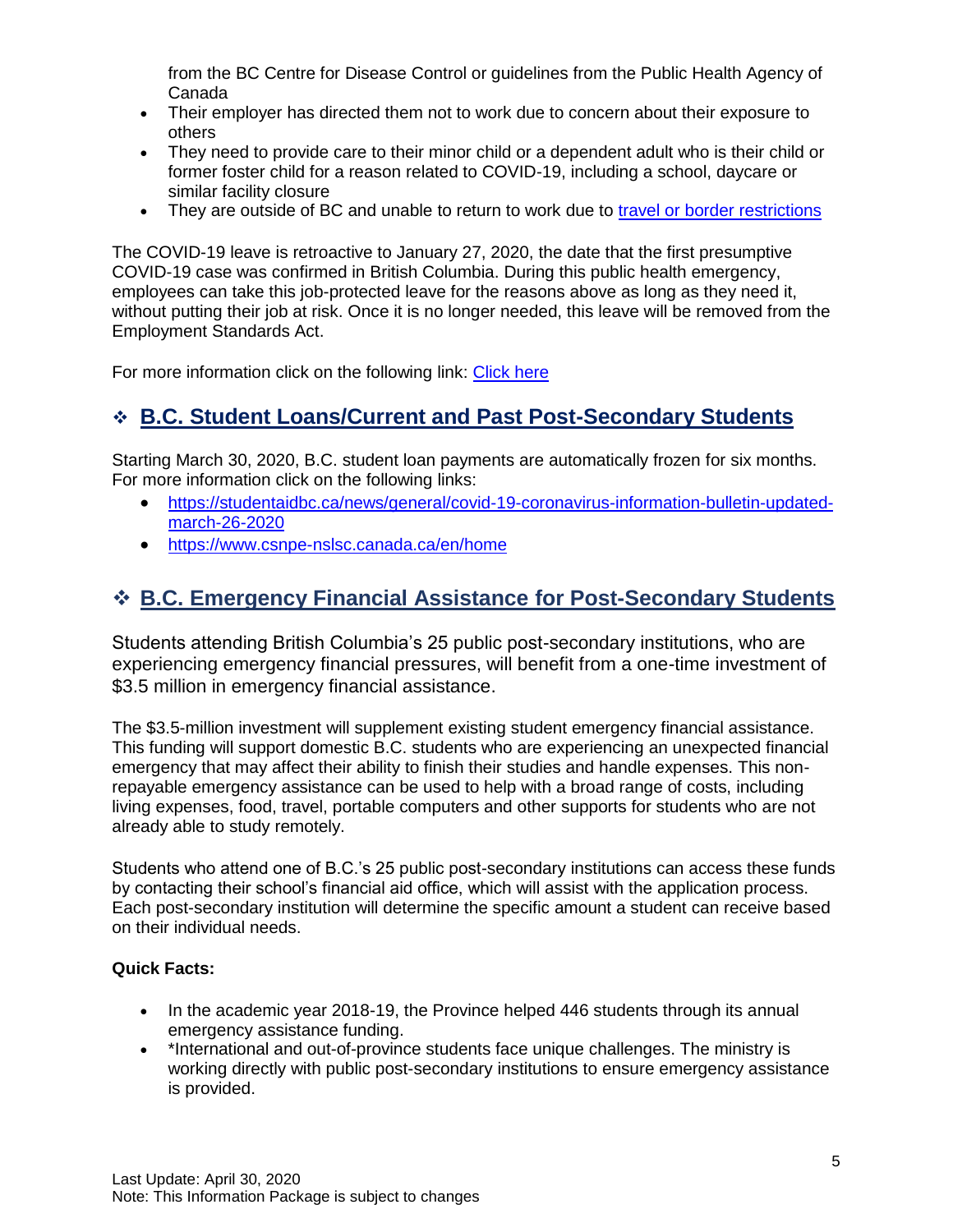*\*Government of British Columbia is continuing to work on details on assistance for international and out of province students*

### **Student financial aid offices**

Student financial aid offices at British Columbia's 25 public post-secondary institutions:

- 1. British Columbia Institute of Technology: [finaid@bcit.ca](mailto:finaid@bcit.ca)
- 2. Camosun College: [financialaid@camosun.bc.ca](mailto:financialaid@camosun.bc.ca)
- 3. Capilano University: [finaid@capilanou.ca](mailto:finaid@capilanou.ca)
- 4. College of New Caledonia: [finaid@cnc.bc.ca](mailto:finaid@cnc.bc.ca)
- 5. College of the Rockies: [financialaid@cotr.bc.ca](mailto:financialaid@cotr.bc.ca)
- 6. Douglas College: [financialaid@douglascollege.ca](mailto:financialaid@douglascollege.ca)
- 7. Emily Carr University of Art + Design: [finawards@ecuad.ca](mailto:finawards@ecuad.ca)
- 8. Justice Institute of British Columbia: [financialaid@jibc.ca](mailto:financialaid@jibc.ca)
- 9. Kwantlen Polytechnic University: [awards@kpu.ca](mailto:awards@kpu.ca)
- 10. Langara College: [finaid@langara.ca](mailto:finaid@langara.ca)
- 11. Nicola Valley Institute of Technology: [info@nvit.bc.ca](mailto:info@nvit.bc.ca)
- 12. North Island College: Comox Valley: [doris.funk@nic.bc.ca](mailto:doris.funk@nic.bc.ca) Campbell River: [brooke.mcintosh@nic.bc.ca](mailto:brooke.mcintosh@nic.bc.ca) Port Alberni: [jana.devito@nic.bc.ca](mailto:jana.devito@nic.bc.ca) Port Hardy: [brooke.mcintosh@nic.bc.ca](mailto:brooke.mcintosh@nic.bc.ca)
- 13. Northern Lights College: [sfaa@nlc.bc.ca](mailto:sfaa@nlc.bc.ca)
- 14. Coast Mountain College: [aconway@coastmountaincollege.ca](mailto:aconway@coastmountaincollege.ca)
- 15. Okanagan College: [financialaid@okanagan.bc.ca](mailto:financialaid@okanagan.bc.ca)
- 16. Royal Roads University: Financial.Aid@RoyalRoads.ca
- 17. Selkirk College:<https://forms.selkirk.ca/view.php?id=129958>
- 18. Simon Fraser University: [fiassist@sfu.ca](mailto:fiassist@sfu.ca)
- 19. Thompson Rivers University: [finaid@tru.ca](mailto:finaid@tru.ca)
- 20. University of British Columbia: Vancouver: [questions@askme.ubc.ca](mailto:questions@askme.ubc.ca) Okanagan: [sis.ubco@ubc.ca](mailto:sis.ubco@ubc.ca)
- 21. University of Northern British Columbia: [awards@unbc.ca](mailto:awards@unbc.ca)
- 22. University of the Fraser Valley: [Financial.Aid@ufv.ca](mailto:Financial.Aid@ufv.ca)
- 23. University of Victoria: [finaid@uvic.ca](mailto:finaid@uvic.ca)
- 24. Vancouver Community College: [financialaid@vcc.ca](mailto:financialaid@vcc.ca)
- 25. Vancouver Island University: [financialaidInfo@viu.ca](mailto:financialaidInfo@viu.ca)

## <span id="page-5-0"></span>❖ **Mental Health Services for Post-Secondary Students/Here2Talk**

The Government of British Columbia has launched Here2Talk, a new mental-health counselling and referral service for post-secondary students.

The service offers confidential, free single-session services by app, phone or online chat, 24 hours a day, seven days a week.

Here2Talk connects students with mental health support when they need it. Through this program, all students currently registered in a B.C. post-secondary institution have access to free, confidential counselling and community referral services, conveniently available 24/7 via app, phone and web. To access Here2Talk, please click on this link.<https://here2talk.ca/>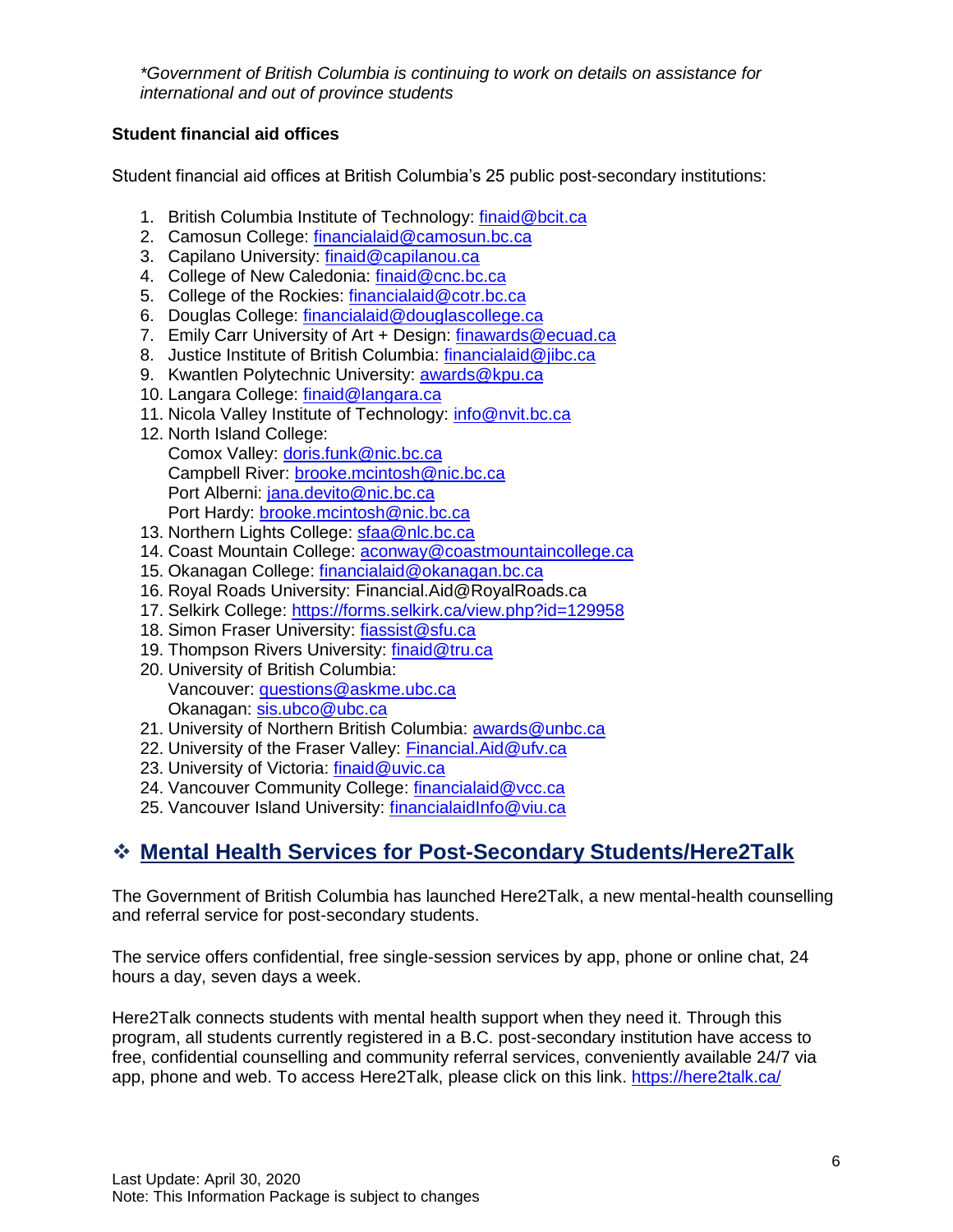# <span id="page-6-0"></span>❖ **Climate Action Tax Credit**

A one-time enhancement to the [climate action tax credit w](https://www2.gov.bc.ca/gov/content/taxes/income-taxes/personal/credits/climate-action)ill be paid in July 2020 for moderate to low-income families:

- An adult will receive up to \$218.00 (increased from \$43.50)
- A child will receive \$64.00 (increased from \$12.75)

For more information click on the following link: <https://www2.gov.bc.ca/gov/content/taxes/income-taxes/personal/credits/climate-action>

# <span id="page-6-1"></span>❖ **Insurance Corporation of British Columbia (ICBC) – Car Insurance**

Customers on a monthly payment plan who are facing financial challenges due to COVID-19 may [defer their payment for up to 90 days](https://www.icbc.com/about-icbc/contact-us/Pages/covid-19.aspx) with no penalty. For more details click on this link: https://www.icbc.com/about-icbc/contact-us/Pages/covid-19.asp

# <span id="page-6-2"></span>**Child Care for Parents and Families/Child Care Providers**

This information is to assist parents with childcare information and support during the COVID-19 pandemic.

# <span id="page-6-3"></span>❖ **Parents and Families**

If your child **IS** [accessing childcare:](https://www2.gov.bc.ca/gov/content/family-social-supports/caring-for-young-children/child-care-response-covid-19/child-care-response-covid-19-parent)

- $\circ$  Eligible families will continue to receive the [Affordable Child Care Benefit](https://www2.gov.bc.ca/gov/content/family-social-supports/caring-for-young-children/child-care-funding/child-care-benefit)
- o How access to childcare spaces will be prioritized:
	- $\circ$  Childcare providers are to prioritize placements for those children whose parents are employed as front-line workers in direct to public health and health services, social services, law enforcement, first responders and emergency response.
	- o Contact your local [Child Care Resource and Referral Agency](https://www2.gov.bc.ca/gov/content/family-social-supports/caring-for-young-children/how-to-access-child-care/child-care-resource-referral-centre) to find a centre that is open and accepting the children of [essential service workers.](https://www2.gov.bc.ca/gov/content/safety/emergency-preparedness-response-recovery/covid-19-provincial-support/essential-services-covid-19)
	- $\circ$  Finally, if there are any available spaces providers may, but are not required to, offer those spaces to parent in other fields of work who are unable to care for their children at home during this time.
- $\circ$  Parents must follow health and safety quidelines and the direction of their child care provider. [Frequently asked questions around health and safety in childcare settings](https://www2.gov.bc.ca/assets/gov/family-and-social-supports/covid-19/qa_covid19_childcare_settings_mar_24_2020.pdf) are available.

If your child **IS NOT** [accessing childcare:](https://www2.gov.bc.ca/gov/content/family-social-supports/caring-for-young-children/child-care-response-covid-19/child-care-response-covid-19-parent)

- $\circ$  Beginning April 1<sup>st</sup>, centres that opt-in to receive emergency funding and close, must not charge fees to parents and must reserve the space for when the child returns once the pandemic passes
- o Beginning April 1<sup>st</sup>, centres that opt-in to receive emergency funding and remain open, must not charge fees to parents that choose to withdraw their child temporarily due to COVID-19 related issues or concerns and must reserve the space for when the child returns once the pandemic passes.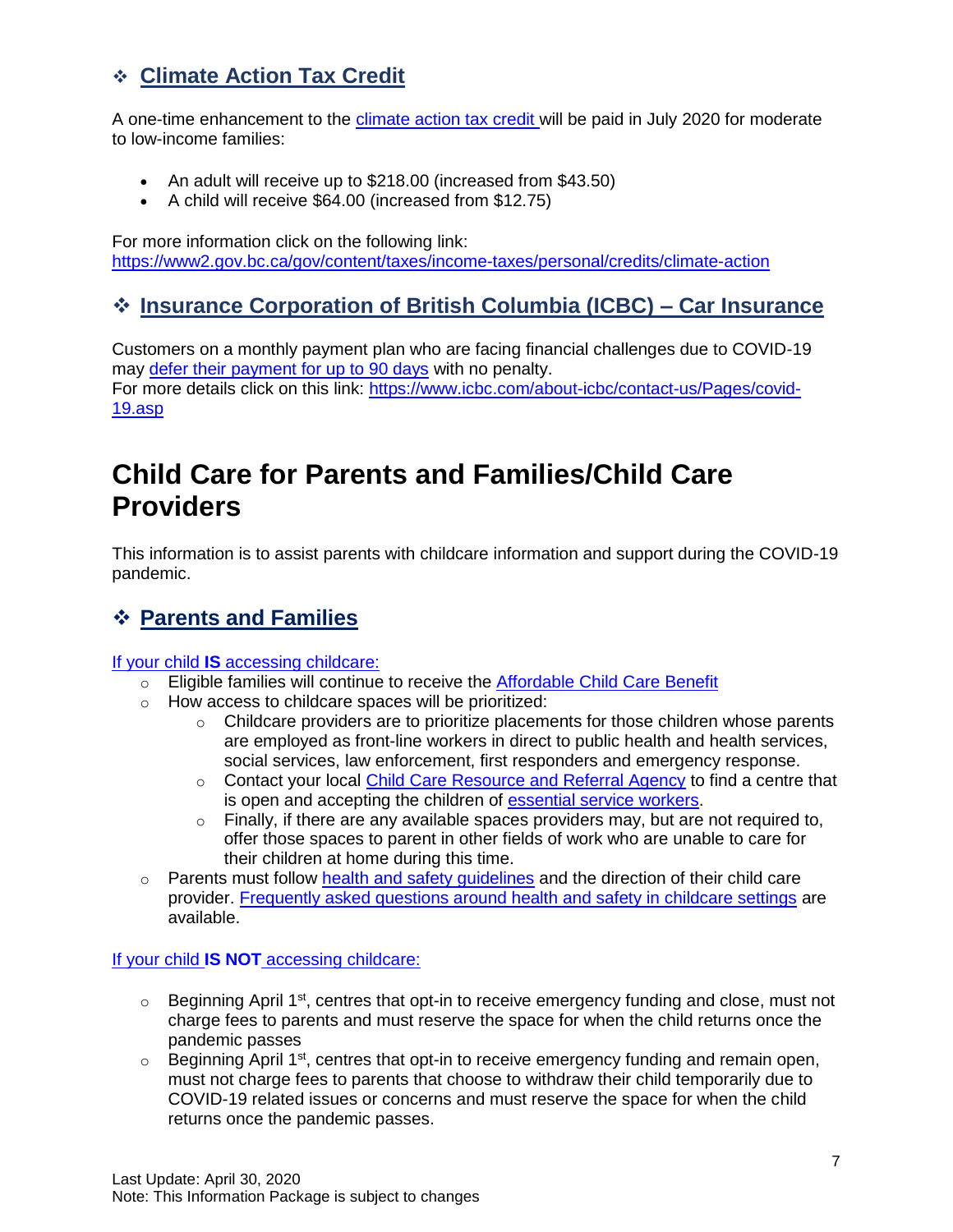For more information click on this link. [https://www2.gov.bc.ca/gov/content/family-social](https://www2.gov.bc.ca/gov/content/family-social-supports/caring-for-young-children/child-care-response-covid-19/child-care-response-covid-19-parent)[supports/caring-for-young-children/child-care-response-covid-19/child-care-response-covid-](https://www2.gov.bc.ca/gov/content/family-social-supports/caring-for-young-children/child-care-response-covid-19/child-care-response-covid-19-parent)[19-parent](https://www2.gov.bc.ca/gov/content/family-social-supports/caring-for-young-children/child-care-response-covid-19/child-care-response-covid-19-parent)

## <span id="page-7-0"></span>❖ **Childcare Providers**

#### **Childcare providers staying open will:**

- Receive enhanced funding to keep operations going. These centres are eligible to receive seven times their average monthly funding from government, which is expected to cover approximately 75% of a group facility's average monthly operating expenses
- Continue to receive [Child Care Fee Reduction Initiative](https://www2.gov.bc.ca/gov/content/family-social-supports/caring-for-young-children/running-daycare-preschool/child-care-operating-funding/child-care-fee-reduction-initiative-provider-opt-in-status) (CCFRI) payments
- Continue to receive [Early Childhood Educator \(ECE\)](https://www2.gov.bc.ca/gov/content/family-social-supports/caring-for-young-children/running-daycare-preschool/child-care-operating-funding/wage-enhancement) wage enhancements for their staff

These expanded financial supports will help facilities stay open, even with reduced enrolment, to support care needs for those parents who need it.

Detailed [health and safety guidelines](https://www2.gov.bc.ca/assets/gov/family-and-social-supports/covid-19/public_health_guidance_covid_19_for_childcare_facilities_march24_final.pdf) are available for licensees, ECEs and licensing officers.

#### **Providers that Close**

Childcare providers who close due to COVID-19 will also receive support to help ensure they are able to pay their fixed costs, like rent or lease during the temporary closure, so they can reopen when able.

Providers that close will:

- Be eligible to receive two times their average monthly government funding
- This is expected to cover approximately 20% of an average group facility's monthly operating expense

## <span id="page-7-1"></span>❖ **Providers that Get Funding**

Child care providers receiving [temporary emergency funding](https://www2.gov.bc.ca/gov/content/family-social-supports/caring-for-young-children/running-daycare-preschool/child-care-operating-funding/temp-emergency-funding) must:

- Not charge a parent fee for any period of closure or for any vacant spaces related to COVID-19
- Ensure spaces are reserved once the pandemic passes for those families that were receiving child care prior to the pandemic, and choose to temporarily withdraw their child due to COVID-19 concerns
- Make every effort to provide inclusive child care programming, including for children with extra support needs

**Link to Frequently Asked Questions on Childcare BC Funding: [Click here](https://www2.gov.bc.ca/gov/content/family-social-supports/caring-for-young-children/child-care-response-covid-19/child-care-response-covid-19-provider#CCOF)**

# <span id="page-7-2"></span>**Support for Renters and Landlords**

## <span id="page-7-3"></span>❖ **BC-Temporary Rental Supplement (BC-TRS) Program**

*NOTE: BC Housing is now accepting applications via its website.*  **<https://bctrs.bchousing.org/>**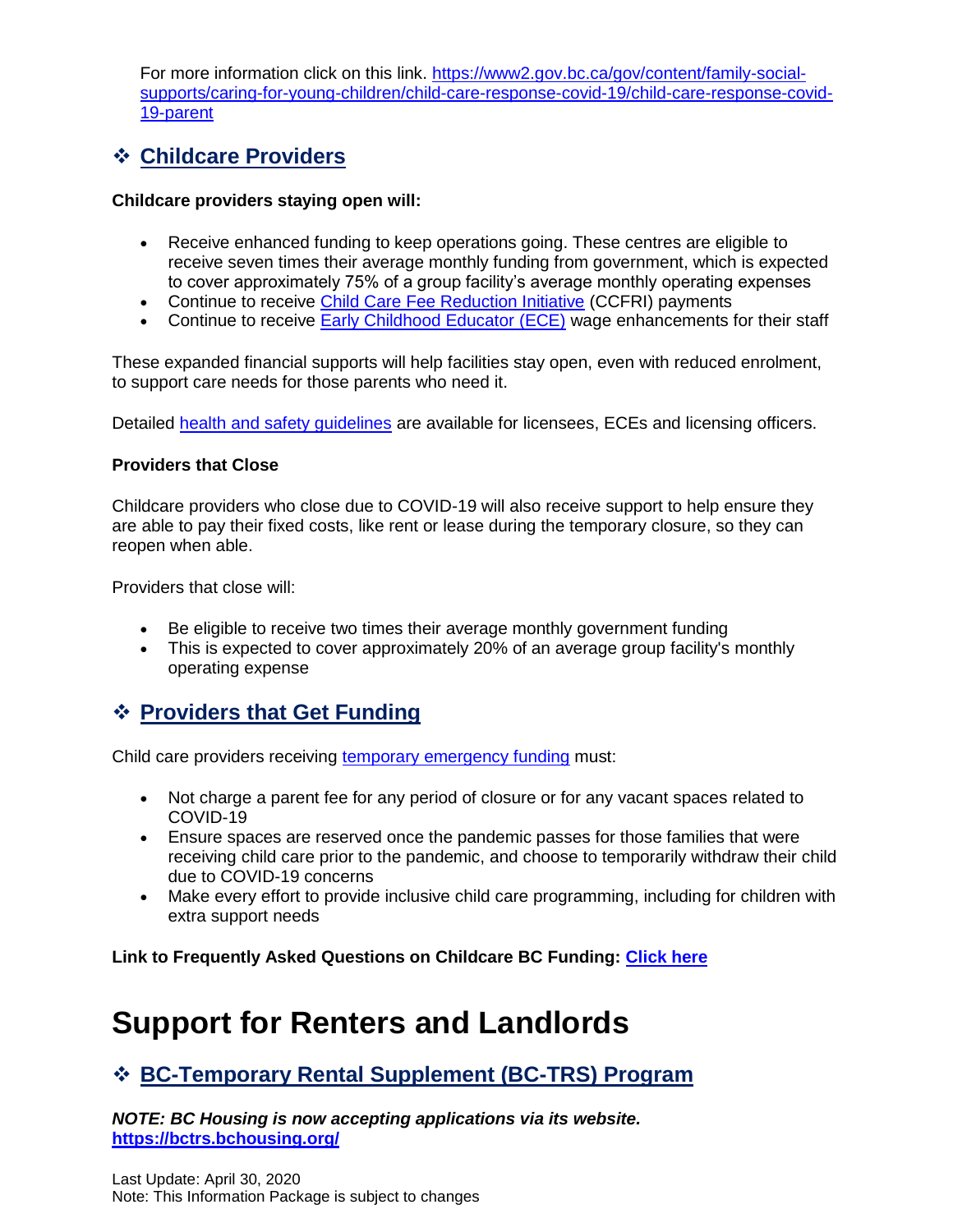As part of the province's \$5 billion action plan, the BC Temporary Rental Supplement Program gives tenants and landlords temporary support towards rent payments for renters impacted by COVID-19. Payments are made directly to the landlords of eligible households.

This new program will provide a temporary rental supplement for April, May and June 2020. It will cover part of the rent for low- and moderate-income renters who have lost income as a result of COVID-19. Applicants will only have to apply once. If they apply in April, they will get payments for all three month. If they apply in May, they will get payments for the two remaining months. It is expected that the first payments will be provided before the end of April.

The program gives \$300 per month for eligible households with no dependents, and \$500 per month for eligible households with dependents.

## **Tenant Eligibility**

Households need to meet each of the following criteria to qualify for the BC Temporary Rental Supplement:

- 1. **Have a 2019 household income of less than:**
	- $\circ$  \$74,150 for singles and couples without dependents
	- $\circ$  \$113,040 for households with dependents

#### 2. **As a result of COVID-19:**

- o Be receiving or eligible for Employment Insurance; or
- $\circ$  Be receiving or eligible for the Canada Emergency Response Benefit offered by the federal government; or
- $\circ$  Have experienced, and be able to provide evidence of, a drop of 25% or more in monthly household employment income

### 3. **Be paying more than 30% of current household income towards rent**

Tenants must be renting a primary residence in British Columbia.

Tenants are not eligible if their rent is subsidized by any other government program. Other government programs include: subsidized housing; rent supplements such as Shelter Aid For Elderly Renters (SAFER) or the Rental Assistance Program (RAP); Income Assistance; and Disability Assistance.

Members of housing co-ops can get the benefit if they meet all other eligibility criteria. This criteria includes paying the full market housing charge, and the co-op cannot be getting any ongoing operating funding from the government.

## **Application Process**

There is a two-step process for applications to the BC Temporary Rental Supplement program.

### **Tenants Must Start the Application**

### **A landlord cannot apply on behalf of a tenant.**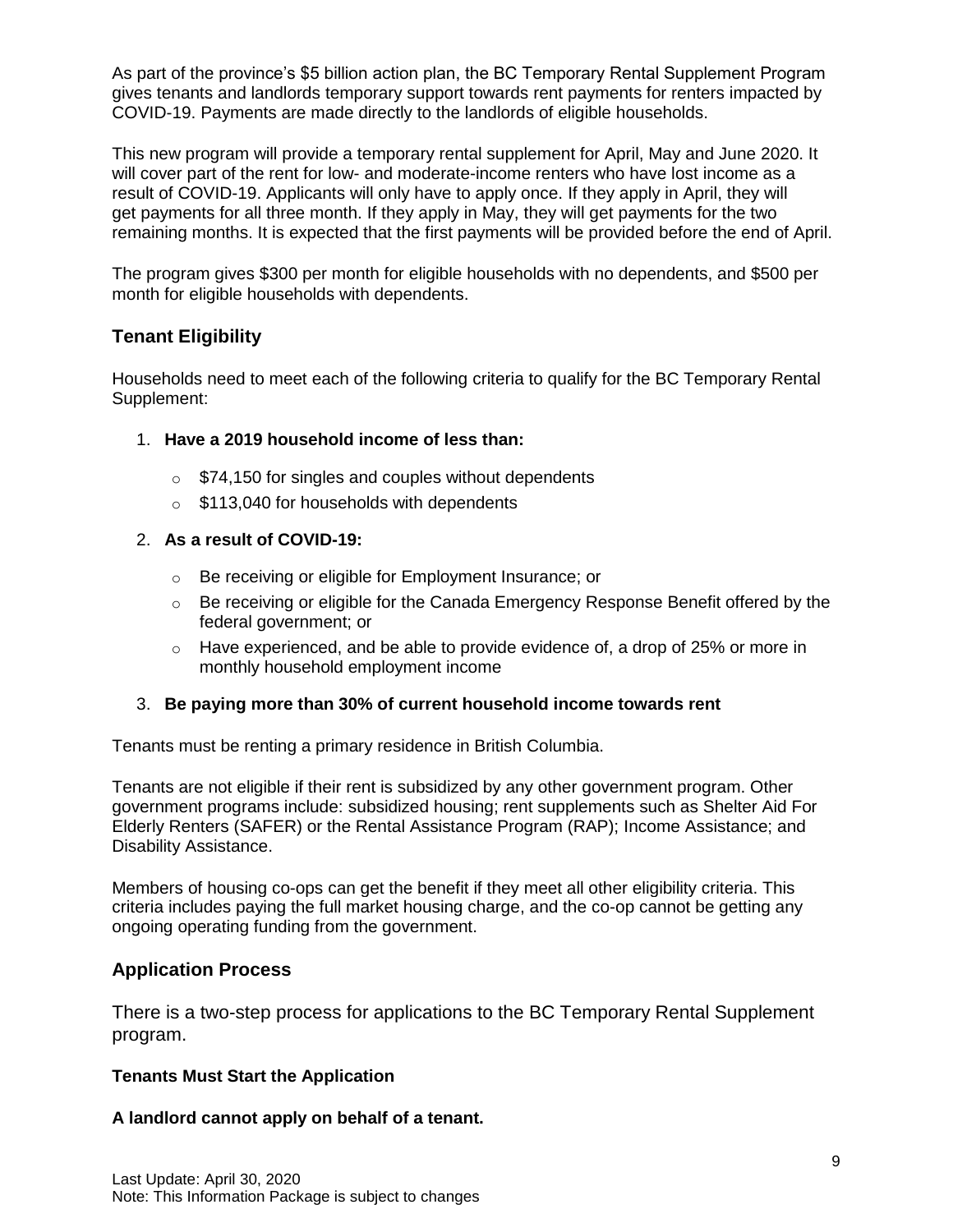Tenants will need to have all information with them when they apply. The application cannot be paused or saved. The documentation needs to be in digital format for uploading. The following file types will be accepted: PDF, TIFF, JPG, JPEG, and PNG.

Tenants will be asked to provide the following information:

- Proof of address, such as a driver's license or utility bill
- Proof of monthly rent amount, such as a signed tenancy agreement, rent receipt, or notice of rent increase
- Their landlord's details and contact information, including email address
- For every household member who is over the age of 19:
	- o Identification, such as a driver's license or BC identification card
	- o Proof of 2019 income (2019 Notice of Assessment or T-Slips)
	- $\circ$  Proof of 2020 income loss related to COVID 19, and current income (Employment Insurance, Canada Emergency Response Benefit, Record of Employment, letter from employer, etc.)

**Note:** if you do not have these documents, we will work with you to obtain the information we need. Please call us.

#### **Landlords Complete the Application**

Once an application has been reviewed and assessed as eligible, an email will be sent to the landlord asking them to complete the application process. Tenants should inform their landlords that they are applying for the BC Temporary Rental Supplement Program so that their landlord can watch for this email.

Landlords will be asked to confirm details around tenancy, rental address and monthly rent amount.

They will need to provide their mailing address and banking information to receive payment by direct deposit.

Once the landlord has completed their portion of the application, both the tenant and landlord will receive a final confirmation email.

Landlords and Residents, please click on link to apply<https://bctrs.bchousing.org/>

#### **To speak to someone about the BC-TRS program call:**

| Lower mainland | 778-452-2836   |
|----------------|----------------|
| Toll free      | 1-877-757-2577 |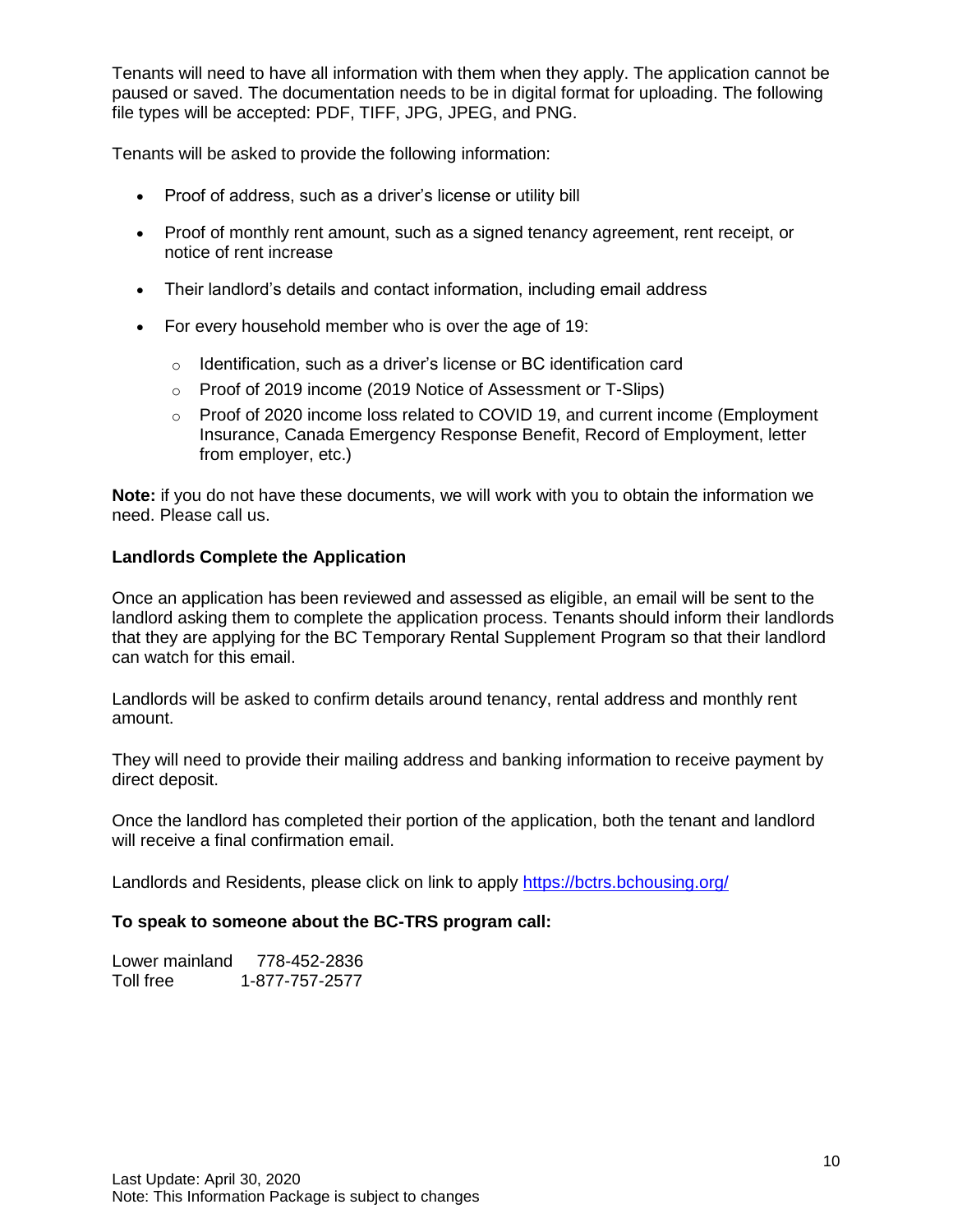# <span id="page-10-0"></span>**BC Hydro Measures for Residential Customers**

# <span id="page-10-1"></span>❖ **COVID-10 Customer Assistance Program**

Customers can defer bill payments or arrange for flexible payment plans with no penalty through the [COVID-19 Customer Assistance Program.](https://www.bchydro.com/news/press_centre/news_releases/2020/bill-relief-covid-19.html)

# <span id="page-10-2"></span>❖ **Customer Crisis Fund (CCF)**

Customers experiencing job loss, illness or lost wages due to COVID-19 can access grants to pay their hydro bills through the [Customer Crisis Fund.](https://app.bchydro.com/accounts-billing/bill-payment/ways-to-pay/customer-crisis-fund.html)

You can apply for a grant towards an overdue balance (arrears) and the amount of the grant will vary depending on your amount owing. Maximum grants available are \$600 for customers who heat their homes with electricity, and \$500 for customers with non-electrically heated homes (e.g. natural gas heat).

## **Eligibility for a CCF grant**

To receive a grant from the Customer Crisis Fund, you need to meet a few criteria:

- You need to be the residential account holder.
- Only your primary residence is eligible.
- Your account must have overdue payments and be facing disconnection. Your current bill isn't eligible for a CCF grant if it is not overdue or if there are credits on the account.
- You must have experienced a life event, within the last 12 months, that caused a temporary financial crisis.
- To apply for a grant, you need to have an outstanding balance of \$1,000 or less and should have demonstrated some attempt to make payments towards your bill.
- You may receive one CCF grant per account-holder annually (one per year). If a grant application is denied and your circumstances change, you can apply again in the same year.

## **How to apply**

You can apply for a CCF grant online: [click here](https://app.bchydro.com/ccf-application)

The fastest way to have your application reviewed is to apply online, but you can also fill out and submit a paper application. [Service BC locations](https://www2.gov.bc.ca/gov/content/governments/organizational-structure/ministries-organizations/ministries/citizens-services/servicebc) across the province have copies of the [paper](https://app.bchydro.com/content/dam/BCHydro/customer-portal/documents/accounts-billing/customer-care/bchydro-customer-crisis-fund-application.pdf)  [application form.](https://app.bchydro.com/content/dam/BCHydro/customer-portal/documents/accounts-billing/customer-care/bchydro-customer-crisis-fund-application.pdf)

If you choose to apply with a paper form, you have three options to submit your application:

- Bring it to your local Service BC location for customers outside the Lower Mainland. [Find](https://www2.gov.bc.ca/gov/content/governments/organizational-structure/ministries-organizations/ministries/citizens-services/servicebc)  [a location near you.](https://www2.gov.bc.ca/gov/content/governments/organizational-structure/ministries-organizations/ministries/citizens-services/servicebc)
- Mail it in to PO Box 8910, Vancouver, B.C., V6B 4X3
- Fax the completed application to 604 909 4861.

If you need help filling out the online application form, you can get assistance over the phone from BC211 by calling 1 844 708 3208.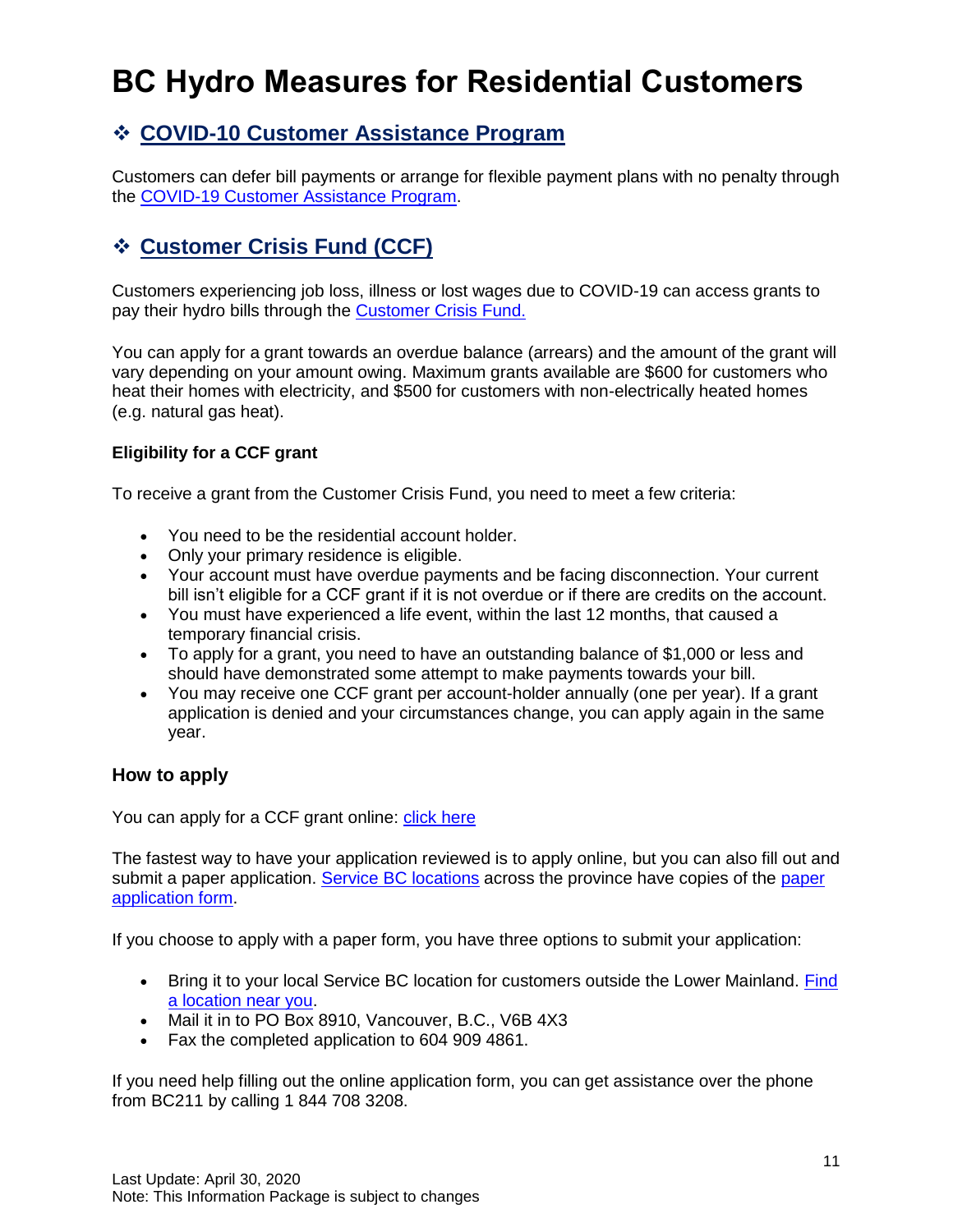You can also visit a participating community service organization in your area for assistance with submitting an online application. [Find a participating organization in your area.](https://app.bchydro.com/content/dam/BCHydro/customer-portal/documents/accounts-billing/customer-care/ccf-adovates-contact-information.pdf)

# <span id="page-11-0"></span>❖ **COVID-19 Relief Fund Residential**

Only those meet the eligibility criteria of BC Emergency Benefit for Workers can qualify for this fund. Eligible customers can get bill credit for up to three months of the average monthly electricity consumption between April 1, 2019 and March 31, 2020 for the account associated with the application. Application forms now available. Please click on link to apply online. [https://app.bchydro.com/accounts-billing/bill-payment/ways-to-pay/covid-19-relief](https://app.bchydro.com/accounts-billing/bill-payment/ways-to-pay/covid-19-relief-fund/residential/application-form.html)[fund/residential/application-form.html](https://app.bchydro.com/accounts-billing/bill-payment/ways-to-pay/covid-19-relief-fund/residential/application-form.html)

### Eligible customers

To be eligible for the COVID-19 Relief Fund for residential customers:

- You need to be a residential account holder and have had your account prior to March 15, 2020
- You need to meet the eligibility criteria of the B.C. Emergency Benefit for Workers
- You or your spouse/partner have lost your job or have become unable to work (including self-employment) since March 15, 2020. Examples of being unable to work:
	- o Being quarantined or sick with COVID-19
	- o Taking care of a family member who is sick with COVID-19
	- $\circ$  Having children who require care or supervision due to school or daycare closures
- You must be able to upload verification of eligibility, such as a copy of your application or approval for the Canada Emergency Response Benefit, Emergency Benefit for Workers, federal Employment Insurance or Record of Employment

There is a maximum of one COVID Relief Fund bill credit per household.

## **Not eligible for this program?**

If you aren't eligible for the COVID-19 Relief Fund, [learn about other programs available](https://app.bchydro.com/news/conservation/2020/covid-19-updates.html) such as the Customer Crisis Fund or the option to defer payments or arrange a flexible payment plan.

Learn about the COVID-19 Relief Fund for residential customers: [Click here](https://app.bchydro.com/accounts-billing/bill-payment/ways-to-pay/covid-19-relief-fund/residential.html)

# <span id="page-11-1"></span>**SUPPORT FOR EMPLOYERS AND BUSINESSES**

# <span id="page-11-2"></span>❖ **Tax Relief for Businesses**

- **Deferral of Employer Health Tax** payments for businesses with a payroll of over \$500,000 until September 30, 2020. Businesses with a payroll under this threshold are already exempt.
- **Extension of tax filing and payment deadlines** for the provincial sales tax, municipal and regional district tax, tobacco tax, motor fuel tax and carbon tax.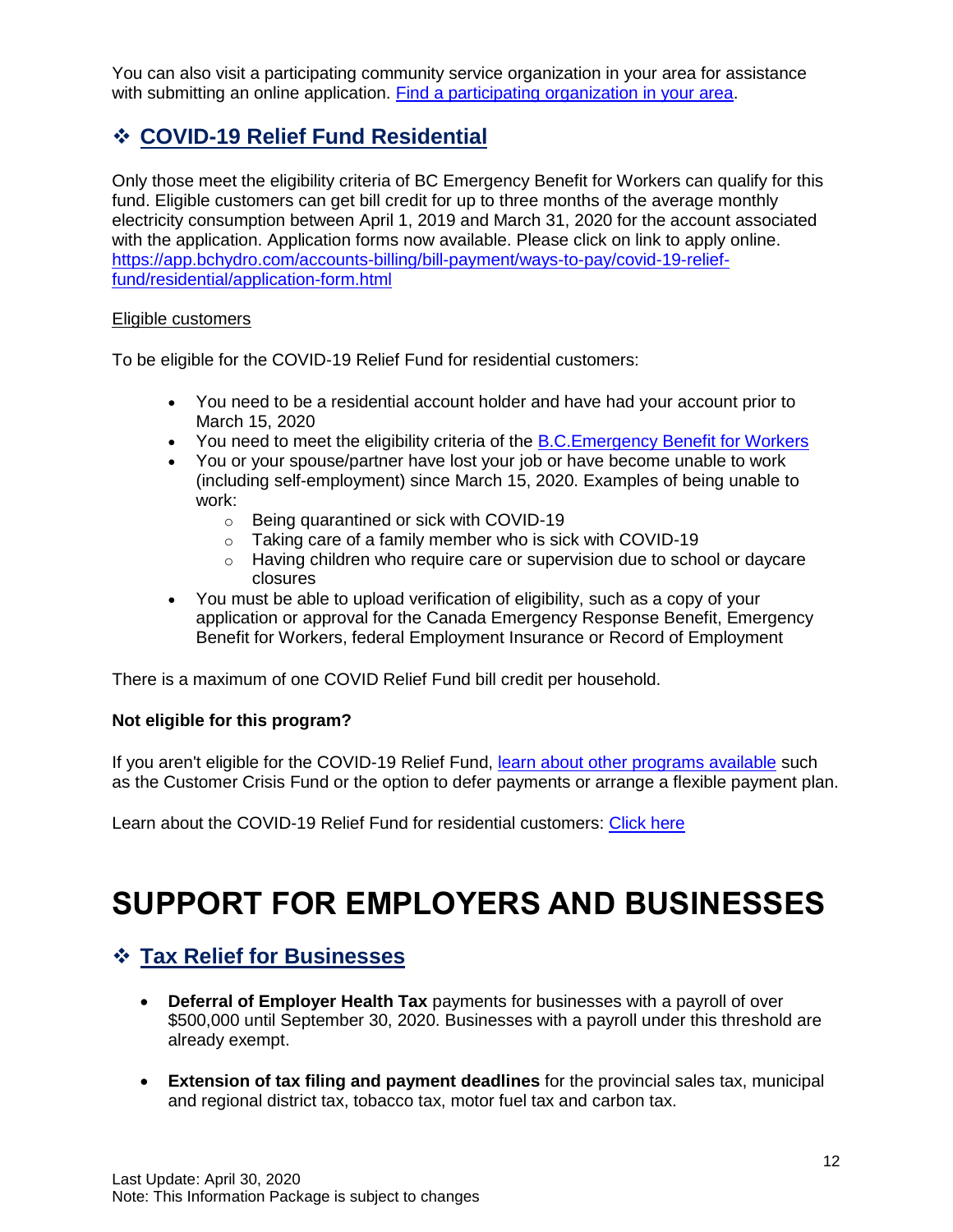- **Delaying the provincial carbon tax increase, the new PST registration requirements on e-commerce, and the implementation of PST on sweetened carbonated drinks.** The timing for implementation of these items will be reviewed by September 30, 2020.
- **School property tax reduction by half** (2020 tax year) for business and light and major industry property classes providing \$500 million in relief for business that own their property and for tenants on triple-net leases.
- **Directing \$1.5 billion for long-term economic recovery** of hard-hit sectors of the economy, such as tourism, hospitality and culture. Further details to be announced.

*NOTE: Waiting for details from the Government of British Columbia*

For more information on tax changes: [click here](https://www2.gov.bc.ca/gov/content/taxes/tax-changes/covid-19-tax-changes)

# <span id="page-12-0"></span>**BC Hydro Relief for Businesses**

## <span id="page-12-1"></span>❖ **Small business customers**

Businesses with accounts in BC Hydro's Small General Service rate category that have been forced to close due to COVID-19 will have their power bills forgiven for three months – for electricity used between April and June 2020, with no repayment required.

The Small General Service rate category captures customers that have an annual peak demand less than 35 kilowatts, typically stores, restaurants, tourism operations, the personal services sector and other small businesses.

Businesses with accounts in BC Hydro's Medium and Large General Service rate categories will still be able to defer their electricity bills without incurring late payment fees under BC Hydro's existing COVID-19 Customer Assistance Program.

\* The COVID-19 Customer Assistance Program provides customers the option to defer bill payments or arrange for flexible payment plans with no penalty.

Customers are encouraged to call BC Hydro's customer team at 1 800 BCHYDRO (1 800 224 9376) to discuss bill payment options.

Application form to open the week of April 13

The application is not open yet, but we expect it to open the week of April 13. Once it opens, there is no rush to apply. Eligible business customers can apply any time before June 30, 2020 to have their business' bills waived for April, May and June.

As a result of an application submitted to the BC Utilities Commission last August, BC Hydro rates have [decreased one per cent](https://app.bchydro.com/news/press_centre/news_releases/2020/statement-one-per-cent-rate-reduction.html) as of April 1.